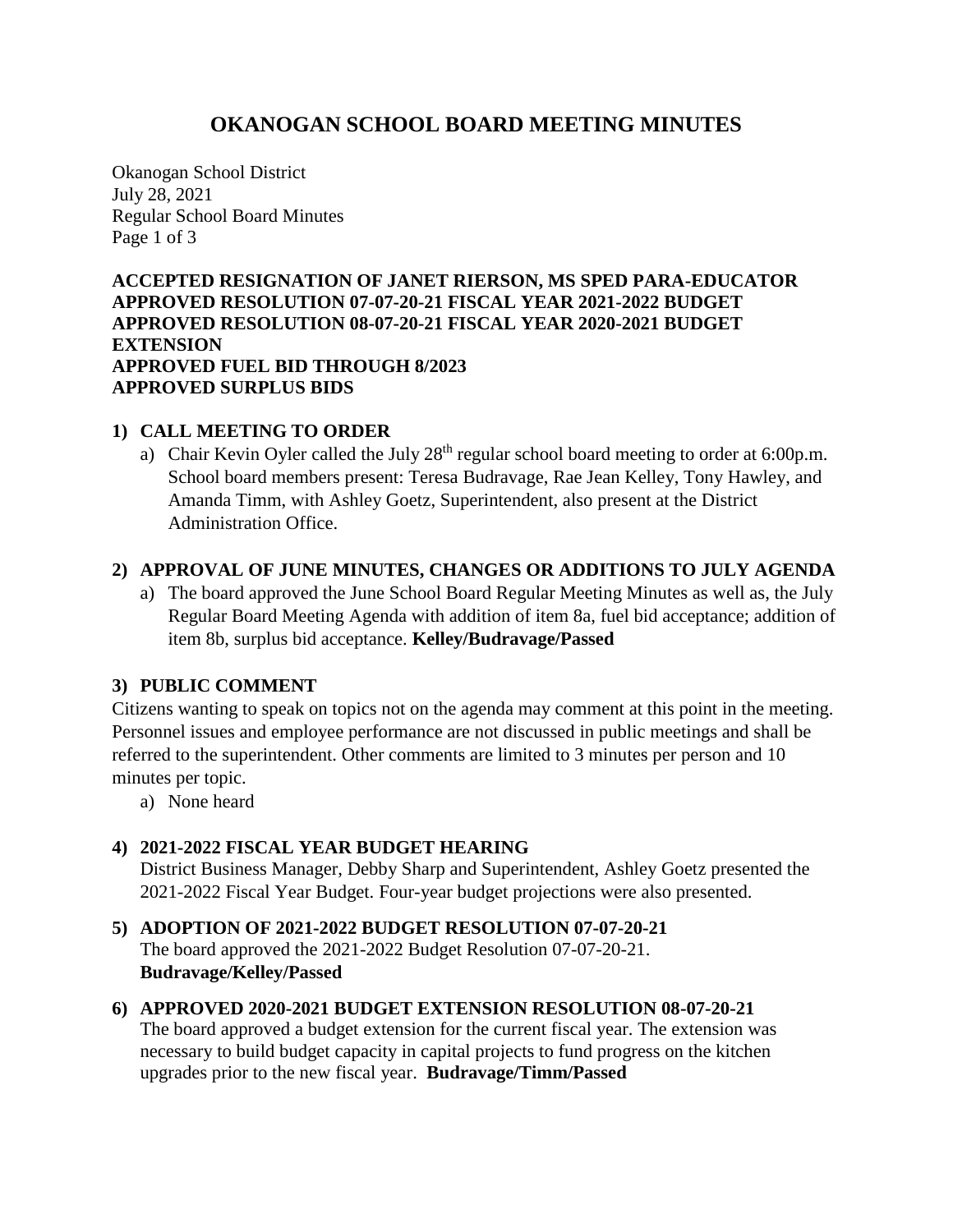Okanogan School District July 28, 2021 Regular School Board Minutes Page 1 of 2

## **7) APPROVED CONSENT AGENDA**

The board approved the Consent Agenda, which consisted of the following:

- a) Accepted the resignation of Janet Reierson, MS Special Education Para-educator.
- b) July warrants (251986 through 252064 totaling \$311,854.05 and 251985 totaling \$8,149.36)
- c) July payroll totaling \$1,223,799.13.

## **Kelley/Hawley/Passed**

## **8) SET BOARD WORK SESSION**

The board set a work session for August 11, 2021 at 5:15p.m. at the District Office. The purpose of the work session is to complete annual goal setting. **Timm/Budravage/Passed**

#### **9) ACCEPTED FUEL BID**

The board accepted Whitley Fuel's bid to provide fuel to the district through 8/2023. **Kelley/Hawley/Passed**

#### **10) ACCEPTED SURPLUS BIDS**

The board accepted surplus bids and agreed to disperse property according to district policy. **Kelley/Budravage/Passed**

## **11) POLICY AND PROCEDURE FIRST READING 2195/2195P, 1822, 5515/5515P**

The board completed the first reading of policy and procedure 2195/2195P Academic Acceleration, 1822 Training and Development for Board Members, 5515/5515P Workforce Secondary Traumatic Stress.

#### **12) ADJOURNMENT**

a) There being no further business to bring before the board, Chair Oyler adjourned the meeting at 7:02 p.m.

**\_\_\_\_\_\_\_\_\_\_\_\_\_\_\_\_\_\_\_\_\_\_\_\_\_\_\_\_\_\_\_ \_\_\_\_\_\_\_\_\_\_\_\_\_\_\_\_\_\_\_\_\_\_\_\_\_\_\_\_\_\_\_**

**Ashley Goetz Kevin Oyler**

**Superintendent/Secretary Okanogan School Board Chair**